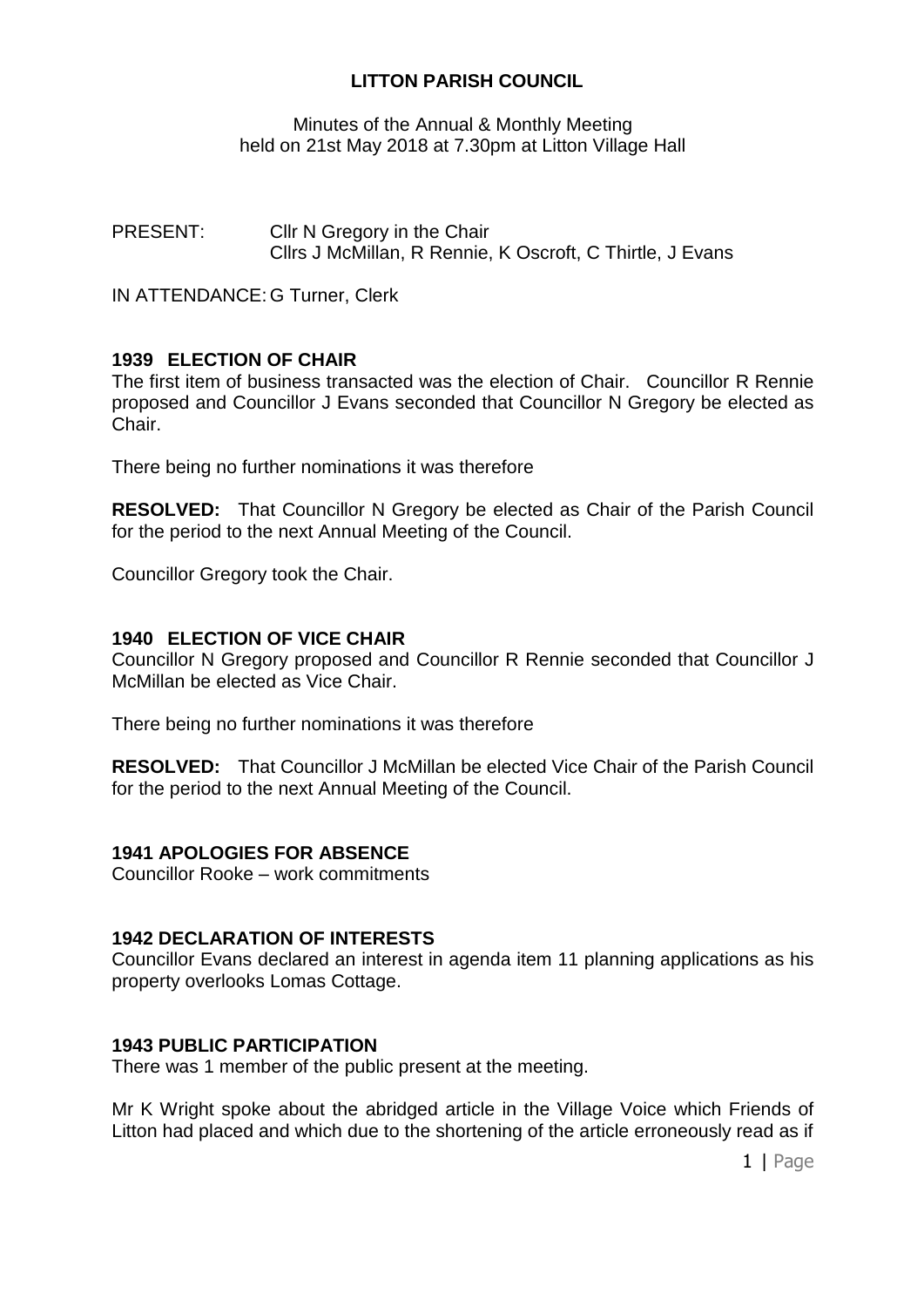it had been written by the Parish Council.

**IT WAS RESOLVED:** That a Councillor will be present at the next tree maintenance Phase to ensure a fair distribution of any wood.

Mr Wright then spoke regarding a request received from Litton Village Shop to erect a gazebo on the village green, on weekends when high footfall was anticipated, in order to boost sales.

**IT WAS AGREED:** That the item which was 16 on the Agenda would be discussed now as it had been raised.

**RESOLVED:** That Litton Village Shop will furnish the Council with a list of possible dates that it would like to erect the gazebo so that the Council can cross reference them with other planned community events,

Councillor Thirtle advised that he had not received a report from the PCSO for this month.

# **1944 MINUTES OF THE FULL COUNCIL MEETING HELD ON 16th April 2018**

**RESOLVED:** That the Chair be authorised to sign the minutes as being a true and correct record.

## **1945 ACTIONS FROM THE LAST MEETING**

**-1847** Memorial Playing Field (MPF) – It was reported that the 'No dogs sign' had been received.

**IT WAS AGREED:** That Councillor Gregory will liaise with the Handyperson to get the sign fixed onto a low stake just inside the MPF.

It was noted that Councillors Evans and Rooke had carried out the repairs to the slide in the playground.

**-1871** Councillor Thirtle reported that the Handyperson had signed the new 1 year rolling contract and a copy was handed to the Clerk for safekeeping.

**IT WAS AGREED:** That the Clerk will circulate a copy of the contract to Councillors for information.

**-1895** A letter from DDDC was circulated to members.

Councillor Rennie reported that James Warriner and Robin Broadbent had offered to erect the proposed post and rail fence at the top of the playground.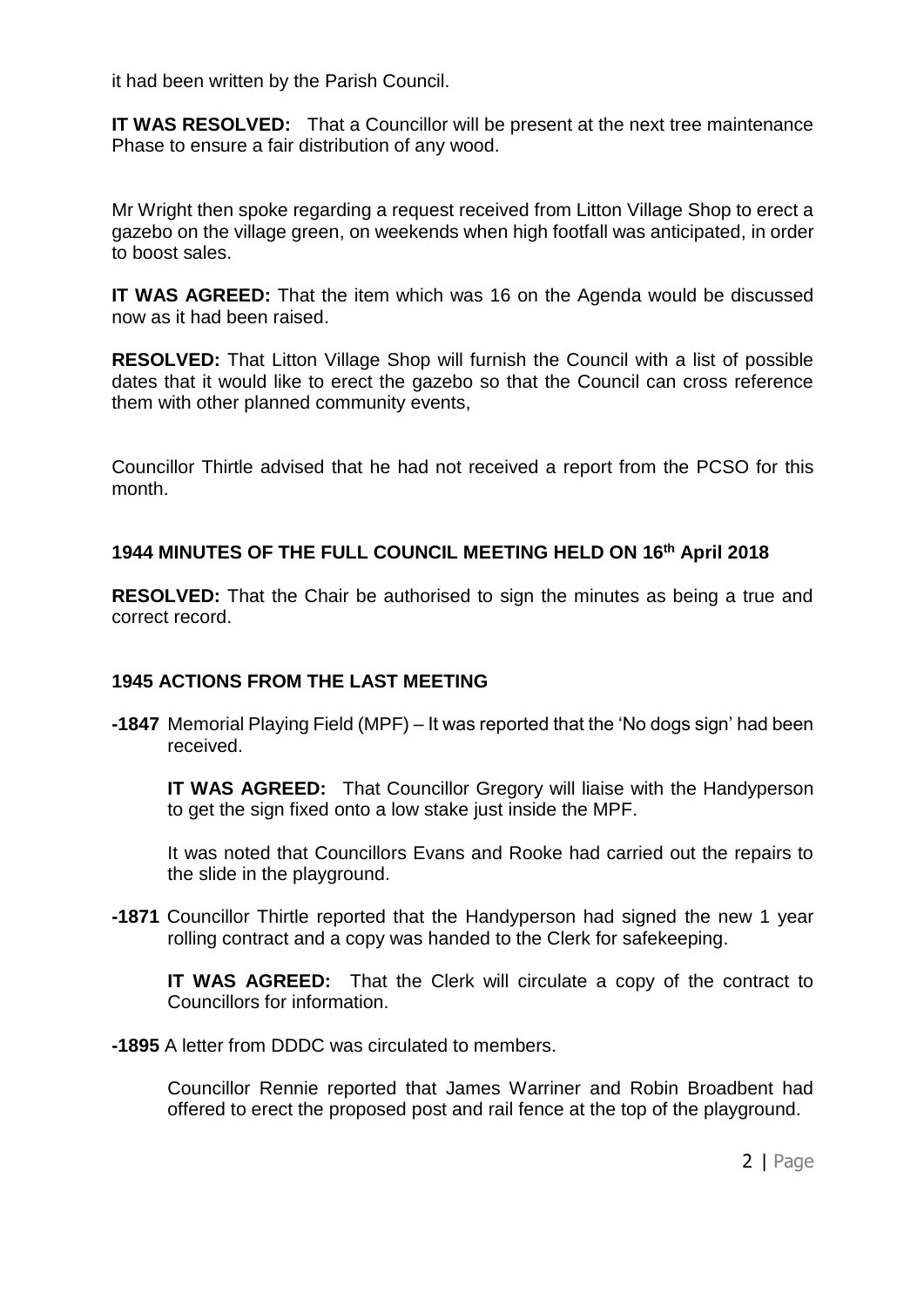- **IT WAS AGREED:** That Councillor McMillan will contact DDDC to obtain the necessary licence to erect a post and rail fence at the playground as it is still currently their land.
- **-1897** It was noted that the paperwork relating to the land exchange at the playground and details of the council's solicitor had been handed to Neil and Kerry Burrows. The council is now waiting for Neil & Kerry to appoint a solicitor.
- **-1906** See minute 1943 above.
- **-1907** It was decided that due to the nesting season the clearance of shrubs at the cemetery would be deferred to the September agenda.
- **-1922** It was reported that Friends of Litton School were reluctant to pay the additional £50 delivery charge for Litton's Christmas trees to be delivered in time for the School's Christmas Fair.

**IT WAS AGREED:** That it was not appropriate for the Friends of Litton School to get involved with a Council contract and so their request to contact the Christmas Tree supplier directly was declined.

 **IT WAS RESOLVED:** That Councillor Rennie will approach Friends of Litton to see if they are willing to contribute towards the additional delivery charge.

- **-1930** Clerk's remuneration This item to be deferred to the June agenda.
- **-1933** It was noted that no response had been received following the Council's letter to DCC regarding the PDNPA's proposed parking charge enforcement.
- **-1935** It was noted that investigations as to responsibility for maintenance of the retaining wall opposite Lower Wood, Cressbrook were ongoing.

**IT WAS AGREED:** That Councillor McMillan will investigate the matter with the Land Registry.

**-1938** It was noted that the Council had offered to meet with the organisers of Action Challenge UK regarding their use of the MPF and were awaiting a response.

## **1946 RESIGNATION AND COUNCILLOR APPLICATION**

It was noted that the Clerk had received Councillor Evans' resignation as Councillor effective as of the end of the May meeting.

The Chair thanked Councillors Evans and Thirtle for everything they had done for the parish and for their offer of continued support where appropriate in the future.

An application to become a Councillor was circulated to members.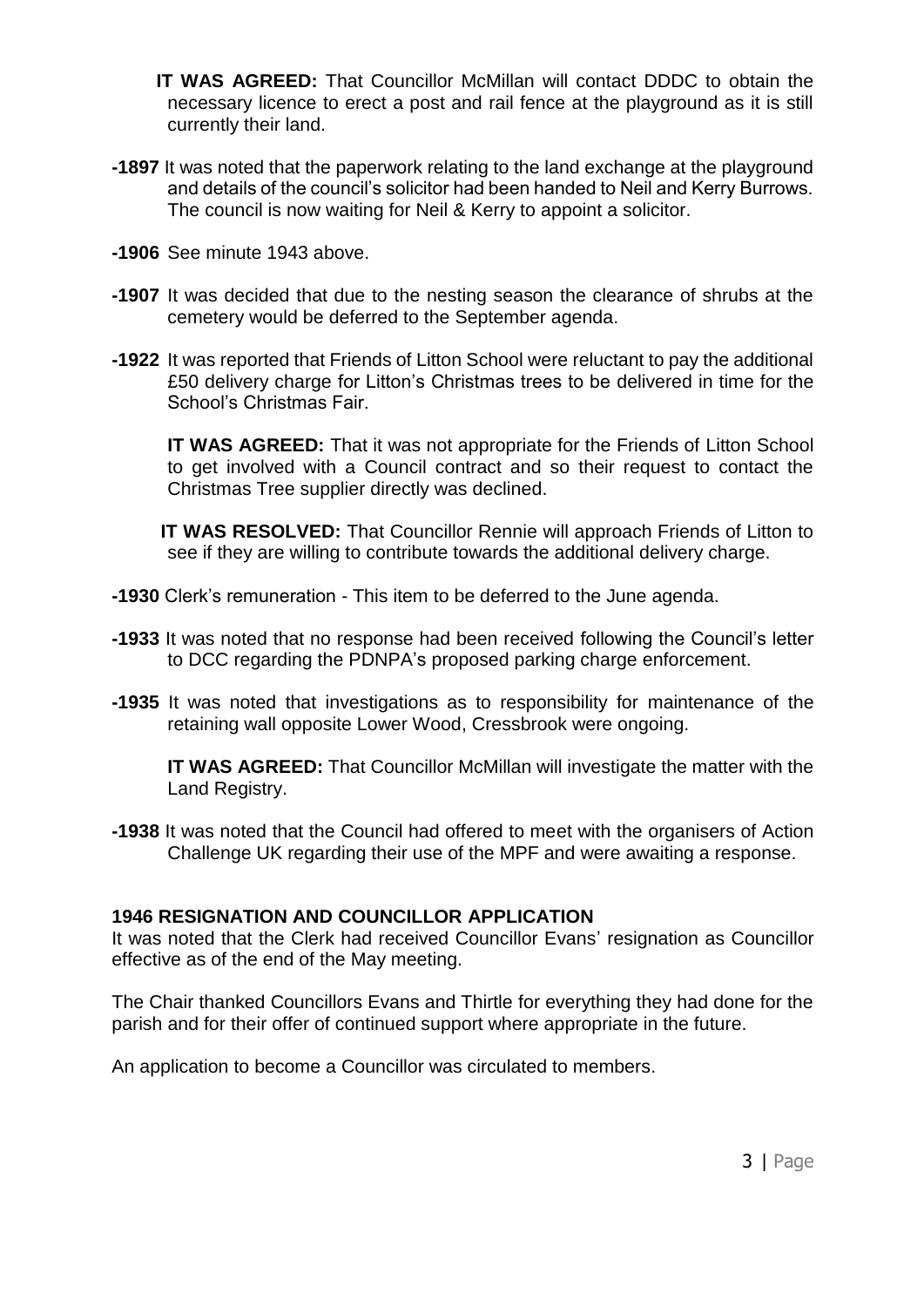**RESOLVED:** That as no applications have been received from Litton Mill or Cressbrook, Christine Robinson will be co-opted as Councillor as soon as practicable.

It was noted that retiring Councillors are required to delete all council emails and documents from their personal email accounts and electronic devices.

**RESOLVED:** That the Council will look into obtaining Council emails for Councillors and also at ways of encrypting documents with the advent of the new General Data Protection Regulations coming into effect on 25<sup>th</sup> May.

**MATTERS TO BE DISCUSSED FOLLOWING THE EXCLUSION OF THE PUBLIC AND PRESS It was resolved under the Public Bodies Admission of Meetings act 1960 s1 to exclude members of the press and public for the discussion on the following part of action 1881 under item 9, on the Agenda on the grounds that publicity would be prejudicial to the public interest by reason of the confidential nature of the business to be transacted.**

#### **1947 LAND MATTERS**

A report and maps were circulated to the meeting, outlining the current position on a number of land matters affecting the parish.

**RESOLVED:** That Councillor Thirtle will hand over the co-ordination of the Sunnybank land swap to Councillors Oscroft and Gregory.

**IT WAS FURTHER RESOLVED:** That Councillor McMillan will take over the coordination of the playground land transfer.

**IT WAS ALSO AGREED:** That the Council will contact the Land Registry to obtain the land registry number for Cressbrook Club.

Following the above item, the press and public were readmitted to the meeting.

## **1948 CONTRACTED WORK AT THE CEMETERY**

Councillor Thirtle gave a brief history or works completed in the last 5 years at the Cemetery and what and when the next phase is planned.

**IT WAS RESOLVED:** That Councillor Gregory will take over liaison with the contractors for the cemetery drive which should be taking place imminently.

#### **1949 PLANNING APPLICATIONS**

Planning application NP/DDD/0318/0268 Lomas Cottage Litton Dale Demolition of existing outbuilding and construction of domestic extension and garage.

The above planning application was circulated to members for consideration.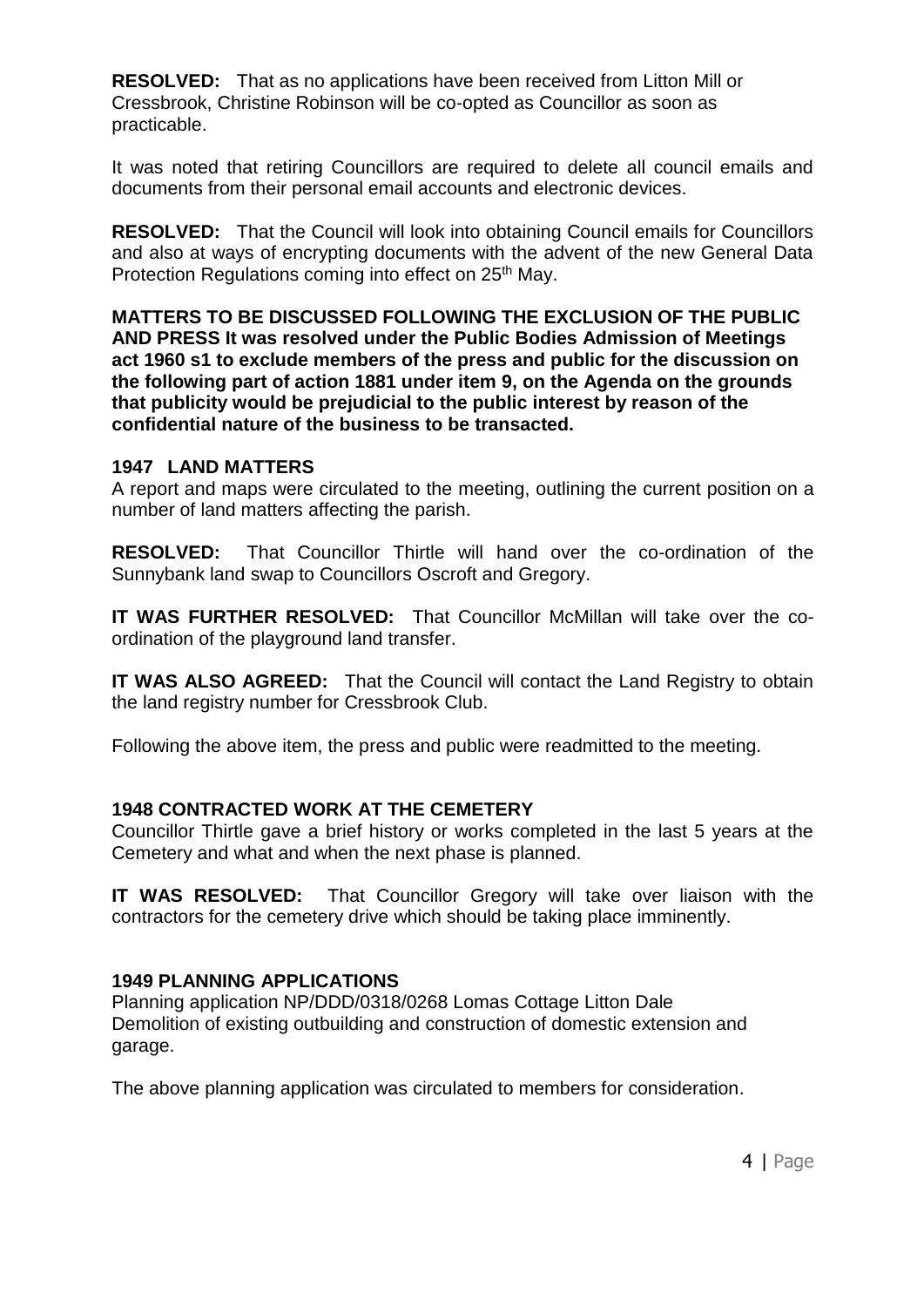**RESOLVED:** That the Council supports the application in principal but has reservations over the size and visual impact of the development.

Notice under Article 11 of Application for Planning Permission for Household Development – Lytton Edge Farm, Litton

**IT WAS AGREED:** That the council does not support the application and will write to the PDNPA setting out the reasons.

## **1950 FINANCE (SCHEDULE OF ACCOUNTS ATTACHED)**

The Clerk submitted accounts for which cheques numbered 1579 to 1585 in the sum of £3,983.76 had been drawn.

It was also noted that the 2018/19 precept of £7,924 had been received from DDDC as well as a VAT rebate from HMRC for VAT paid on expenditure incurred in 2017/18 of £1,961.45.

**IT WAS RESOLVED:** That the cheques be signed and the accounts to which they relate be paid.

A copy of the internal auditor's report on the 2017/18 Annual Return and associated papers was circulated to members for information.

**1951 DOCUMENTS REVIEW FOLLOWING IMPLEMENTATION OF NEW GDPR**  A General Privacy Notice was circulated to members.

**RESOLVED:** That the General Privacy Notice be approved.

A Privacy Notice for staff, councillors and other role holders was circulated to members.

**RESOLVED:** That the Privacy Notice for staff, councillors and other role holders be approved.

A revised Retention Policy and Schedule were circulated to members.

**RESOLVED:** That the revised Retention Policy and Schedule are approved following minor amendment as discussed.

# **1952 INCIDENT AFFECTING COUNCILLORS**

Councillor Evans reported that on Sunday 13 May he had been threatened with physical violence by a Litton resident in what he believes to be an attempt to coerce him to change Parish Council policy (police incident reference 573130518).

Litton Parish Council wish to make clear that it is committed to acting without fear or favour for the benefit of the residents of Litton Parish. The Council acknowledges that not all parishioners will always agree with the Council's decision making, but